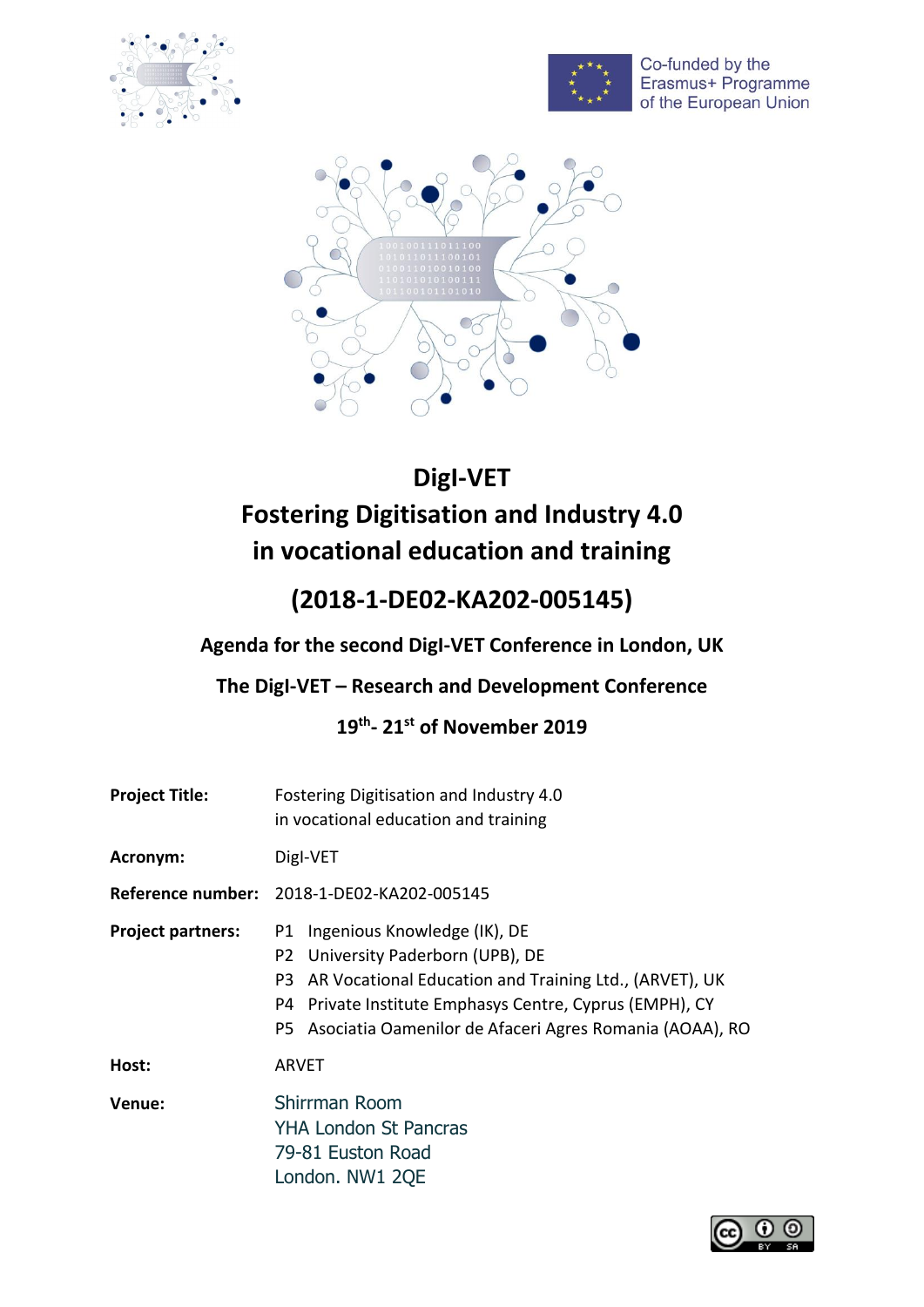



Ξ

### **Tuesday, 19th of November 2019 – Arrival day**

| APPROX. TOPIC | <b>CHAIR</b>                    |  |
|---------------|---------------------------------|--|
| TIME          |                                 |  |
| AS YOU        | Arrival at the hotels in London |  |
| <b>LIKE</b>   |                                 |  |

### **Wednesday, 20th of November 2019 – Workshop day! – Shirrman Room - YHA London St Pancras**

| APPROX.     | <b>TOPIC</b>                                                    | <b>CHAIR</b> |
|-------------|-----------------------------------------------------------------|--------------|
| <b>TIME</b> |                                                                 |              |
| $11:00 -$   | Welcome Coffee                                                  |              |
| 11.15       |                                                                 |              |
| $11:15 -$   | A warm welcome the DigI-VET partners                            | ARVET/UPB    |
| 11:30       | (Rajesh Pathak / Marc Beutner)                                  |              |
|             | Warm welcome<br>$\blacksquare$                                  |              |
|             | Schedule of the meeting<br>٠                                    |              |
| $11:30 -$   | <b>Current Status of Digl-VET in general</b>                    | <b>UPB</b>   |
| 12:00       | (Marc Beutner / Jana Stelzer)                                   |              |
|             | Overview of the Intellectual Outputs and linkages<br>٠          |              |
|             | Project Website<br>$\blacksquare$                               |              |
|             | Discussion, and Q&A<br>٠                                        |              |
| $12:00 -$   | <b>Current Status of Digl-VET in the countries</b>              | All partners |
| 12.45       | (each partner)                                                  |              |
|             | Short Powerpoint Presentation of each partner (10 minutes)<br>٠ |              |
|             | about the activities concerning Digl-VET in your country        |              |
| $12:45 -$   | Lunch                                                           |              |
| 13:45       |                                                                 |              |
| $13:45 -$   | The Survey Study of Digl-VET                                    | <b>UPB</b>   |
| 14:30       | (Marc Beutner)                                                  |              |
|             | Role of the partners                                            |              |
|             | <b>Current Status and first Results</b><br>٠                    |              |

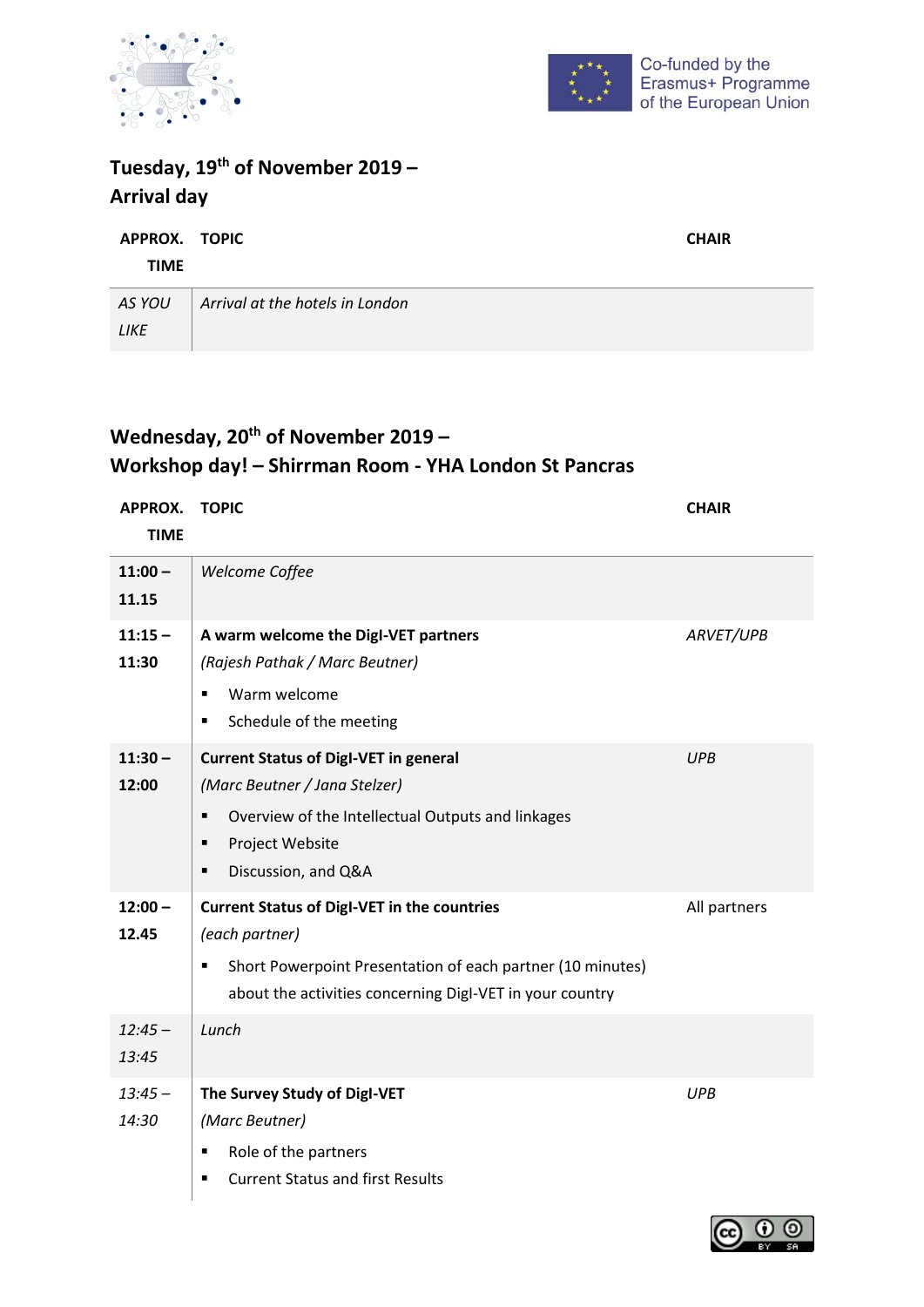



### **Wednesday, 20th of November 2019 – Workshop day! – Shirrman Room - YHA London St Pancras**

| APPROX.<br><b>TIME</b> | <b>TOPIC</b>                                                                                                              | <b>CHAIR</b>            |
|------------------------|---------------------------------------------------------------------------------------------------------------------------|-------------------------|
| $14:30 -$<br>14:45     | <b>The Online Observatory</b><br>(Nina Fröhlig)<br>Current status<br>٠<br>Online - Embedding<br>٠                         | All partners            |
| $14:45 -$<br>18:00     | The Digl-VET book and the Competence Profile<br>(Marc Beutner)<br>The structure of the book<br>п<br>Working on texts<br>п | UPB and all<br>partners |
| 20:00                  | <b>Social Dinner</b>                                                                                                      |                         |

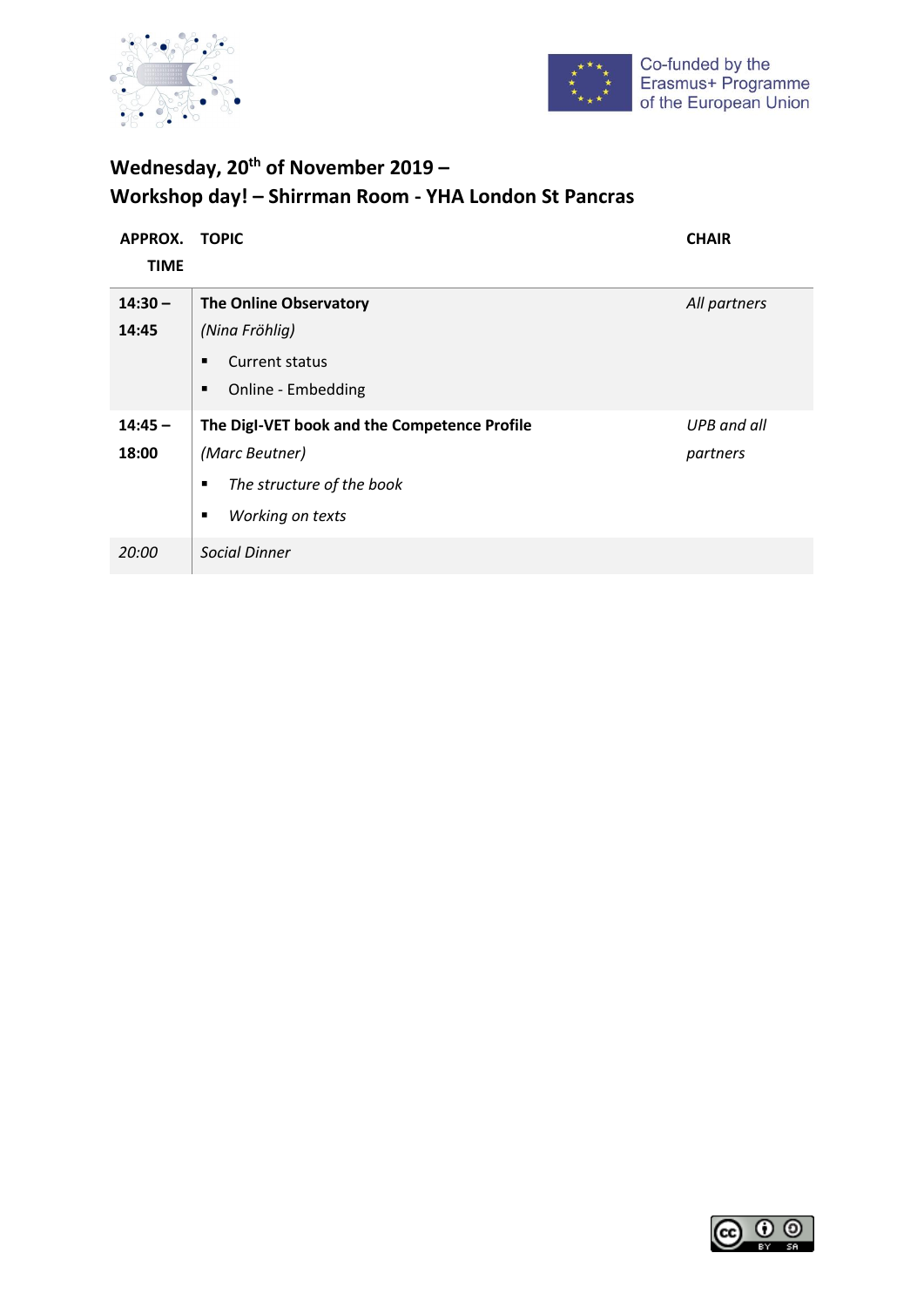



#### **Thursday, 21st of November 2019 Workshop day and Departure!**

| <b>APPROX.</b><br><b>TIME</b> | <b>TOPIC</b>                                                                                                                                                                                                                             | <b>CHAIR</b>  |
|-------------------------------|------------------------------------------------------------------------------------------------------------------------------------------------------------------------------------------------------------------------------------------|---------------|
| 09:15                         | Opening, and welcome coffee                                                                                                                                                                                                              |               |
| $09:30 -$<br>10:30            | Administrative and financial information<br>(Marc Beutner / Nina Fröhlig)<br>Project management structure<br>$\blacksquare$<br>Documentary evidence required<br>٠<br>Online finance and project management tool (PROM)<br>$\blacksquare$ | IK / UPB      |
| $10:30 -$<br>11:30            | Next steps to do<br>(Marc Beutner / Nina Fröhlig<br>Information on the work on the IOs<br>$\blacksquare$                                                                                                                                 | <b>IK/UPB</b> |
| $11:30 -$<br>12:30            | <b>Dissemination and exploitation</b><br>(Marc Beutner)<br>Project website, Social Media<br>٠<br>Publications, Press articles / Partner presentations<br>٠<br>The Valorisation Plan and Risk Analysis<br>٠                               | <b>UPB</b>    |
| $12:30 -$<br>13:30            | <b>Evaluation</b><br>(Nina Fröhlig)<br>Project status<br>п<br>Workshop evaluation<br>$\blacksquare$                                                                                                                                      | IK            |
| 13:30                         | Optional Lunch for partners with later departure                                                                                                                                                                                         |               |

### *Departure*

## *GOODBYE! AND LET´S START INTO THE NEXT WORK ACTIVITIES OF THE DIGI-VET PROJECT!*